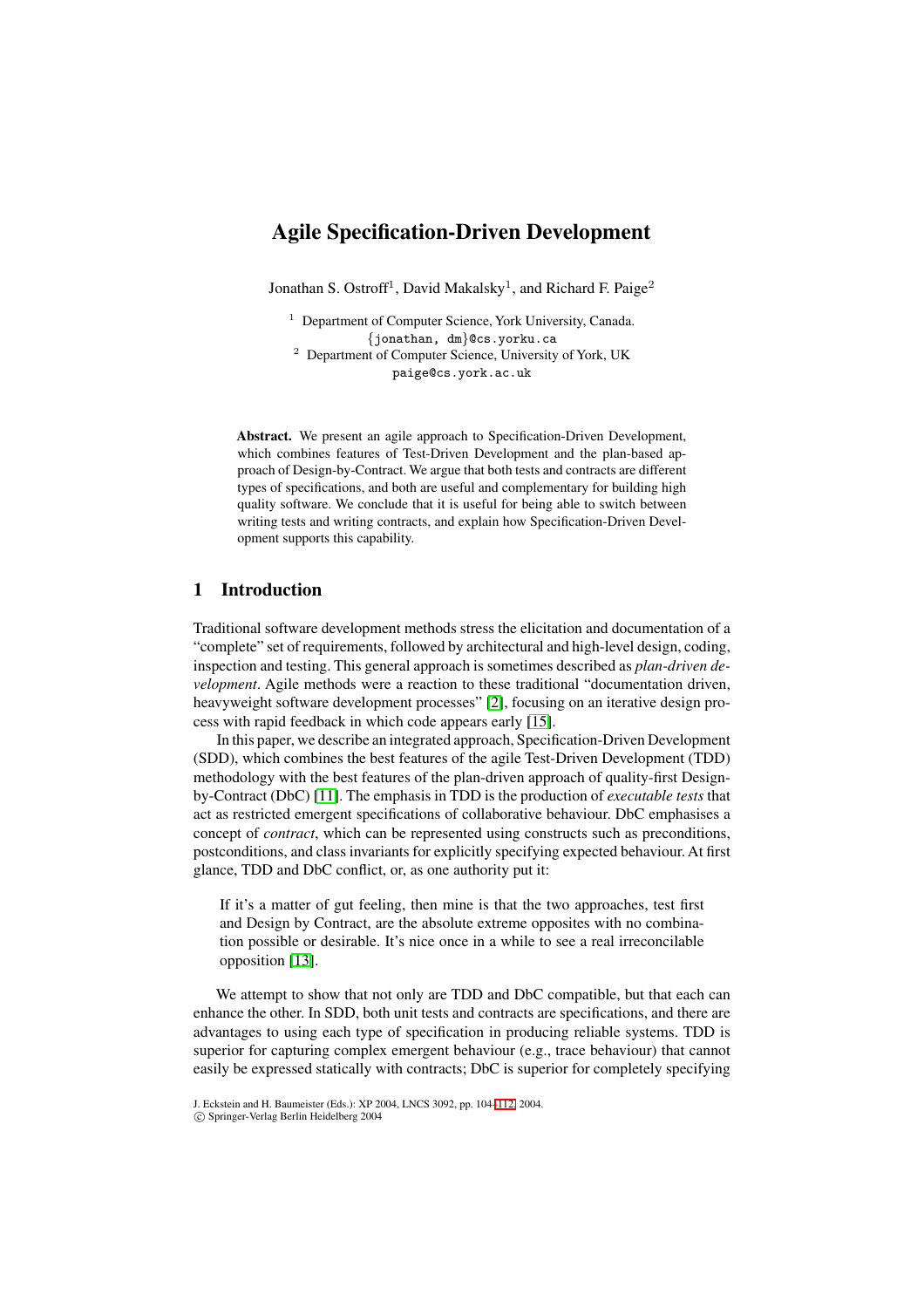behaviour. The two approaches are compatible: both TDD and DbC are iterative and are based on the view that it is important to produce working code as soon as possible.

We make our arguments in the context of the Eiffel language which has DbC built-in. But, DbC works in other languages such as Java as well [\[7\]](#page-8-0).

### **2 Plan-Driven Development**

The conventional, systematic plan-driven approach to software development is inherited from systems engineering. Plan-driven development approaches, such as DbC, stress the elicitation and documentation of a complete set of requirements, followed by architectural and high-level design. Code and tests often appear at the tail end of the process. The gap between requirements and code is thus bridged by *specifications*, which describe constraints on behaviour shared between the physical world and the system. Iterations between writing specifications and coding are often encouraged. Incremental approaches to plan-driven development have been adopted, but all still emphasise documentation and traceability between requirements, specification, and code.

Plans can be written in a variety of ways, including structured natural language, UML class and sequence diagrams, and formal methods. There is an associated cost with applying mathematical techniques; in general, it is much more than testing with the benefit of obtaining higher quality [\[3\]](#page-8-0). The economic reality is that for most software development, testing and inspections trump formal specifications.

In plan-driven approaches, complete documentation brings with it two main problems. First, there is the problem of keeping the documentation consistent with changes in the design and code. And second, there is the sheer volume of documentation that must be produced. Analysts must document the requirements, designers must create the design specifications, and programmers must document their code. At each stage, additional detail must be added as we do not know who will be reading the documentation; it may therefore be safer to err on the side of caution.

#### **2.1 Design by Contract**

DbC is a form of plan-driven development that naturally lends itself to agile development because of the way in which its documentation is expressed. It also has almost all the benefits of mathematical methods – and these are formidable for emphasising software quality first – without the associated cost. Contracts on software are written using preconditions, postconditions and class invariants, providing mathematical specifications. These contracts are written in the assertion language of the programming language itself, and are therefore *executable*; contracts are thus a form of the best kind of documentation, that which executes with the code, and which is always guaranteed to be consistent with the code (otherwise an assertion violation would arise at run-time).

Suppose we need to calculate the square root of a real number to four decimal places. Fig. [1](#page-2-0) provides an example illustrating how this might be done using contracts.

There are many benefits to using contracts to document software: contracts are checked every time the code is executed (and violations are immediately flagged); components are self-documenting because the contracts are part the documentation (and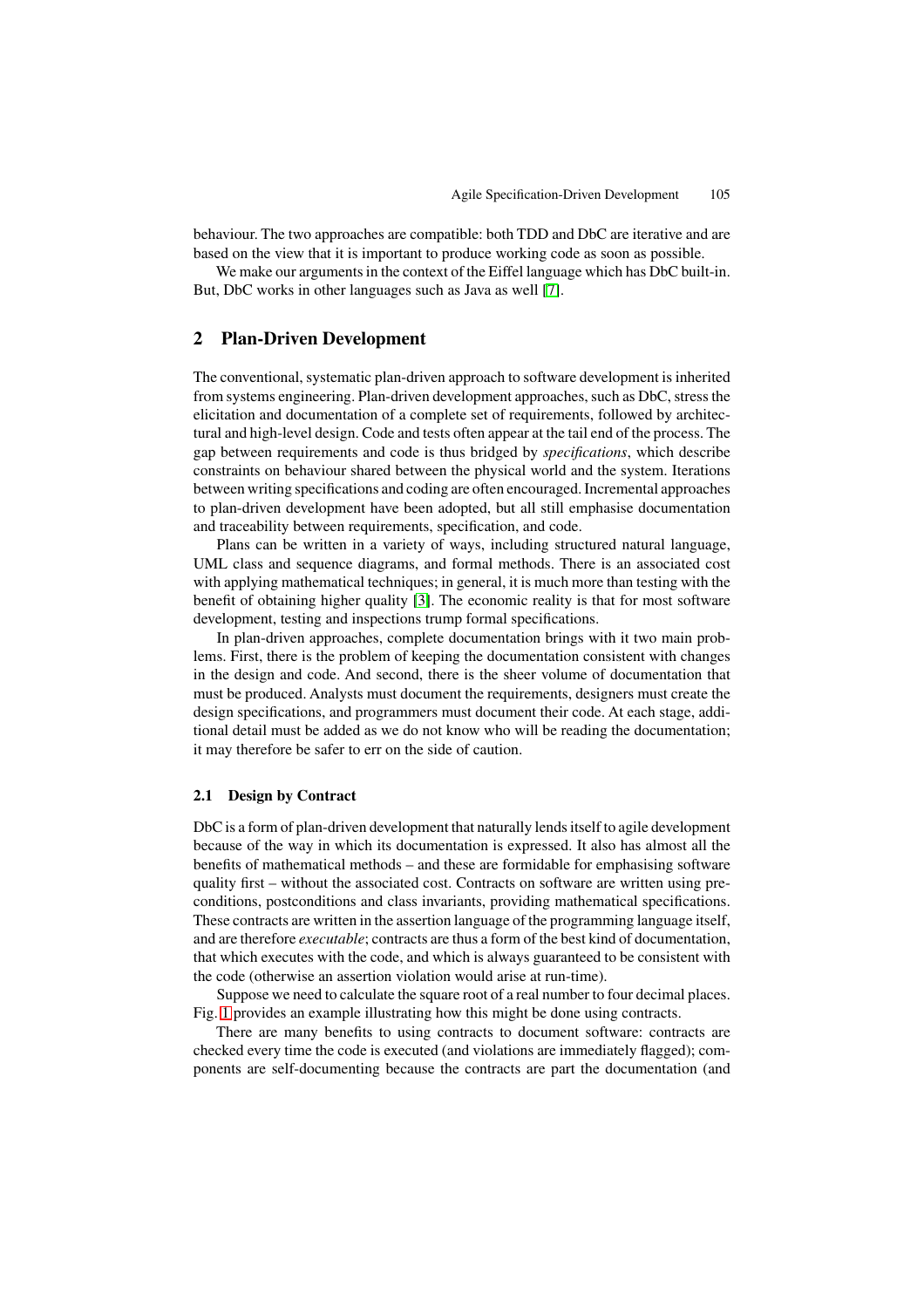```
class MATH feature
  square_root(x: DOUBLE): DOUBLE is
    require x>=0
    do -- your algorithm goes here, e.g., Newton's method
    ensure
      (Result *Result - x).abs \leq epsilon;epsilon = old epsilon
    end
  epsilon: DOUBLE -- accuracy
invariant
 0 < epsilon and epsilon <= 0.001
end -- MATH
```
**Fig. 1.** Example of a contract for class MATH

inconsistency between code and contracts is impossible). And The benefits of using contracts to document software are as follows: contracts provide design rules for maintaining and modifying the behaviour of components, cf., behavioural subtyping, and a basis for formal verification.

In [\[11\]](#page-8-0) Meyer describes the "quality-first" DbC design method. Meyer implements quality-first DbC using Eiffel and the BON visual modelling language, both of which support contracts, and for which integrated tool support exists. A brief summary of quality-first DbC in BON/Eiffel follows.

- 1. Write Eiffel code or produce BON diagrams as soon as possible, because then supporting tools immediately do syntax, type, and consistency checking.
- 2. Get the current unit of functionality working before starting the next. Deal with abnormal cases, e.g., violated preconditions, right away.
- 3. Intertwine analysis, design, and implementation.
- 4. Always have a working system.
- 5. Get cosmetics and style right.

DbC can be seen as an instance of plan-driven development, but unlike some approaches it does not suffer from the "big design up front" problem, in part because the plans in DbC are validated code. There are two vague steps in the quality-first DbC approach: (a) in step (2) we must get the current unit of functionality working, but how do we progress from informal requirements to a contract or a BON diagram? (b) in step (4) we are told to constantly compile, execute, and test the system but how the testing is to be performed is not explained. These two problems can at least partially be alleviated with the use of TDD techniques.

## **3 Test-Driven Development**

Test Driven Development (TDD) is one of the popular evolving agile methods [\[1\]](#page-8-0); it emphasises testing first as a replacement for up-front design. Like all agile methods,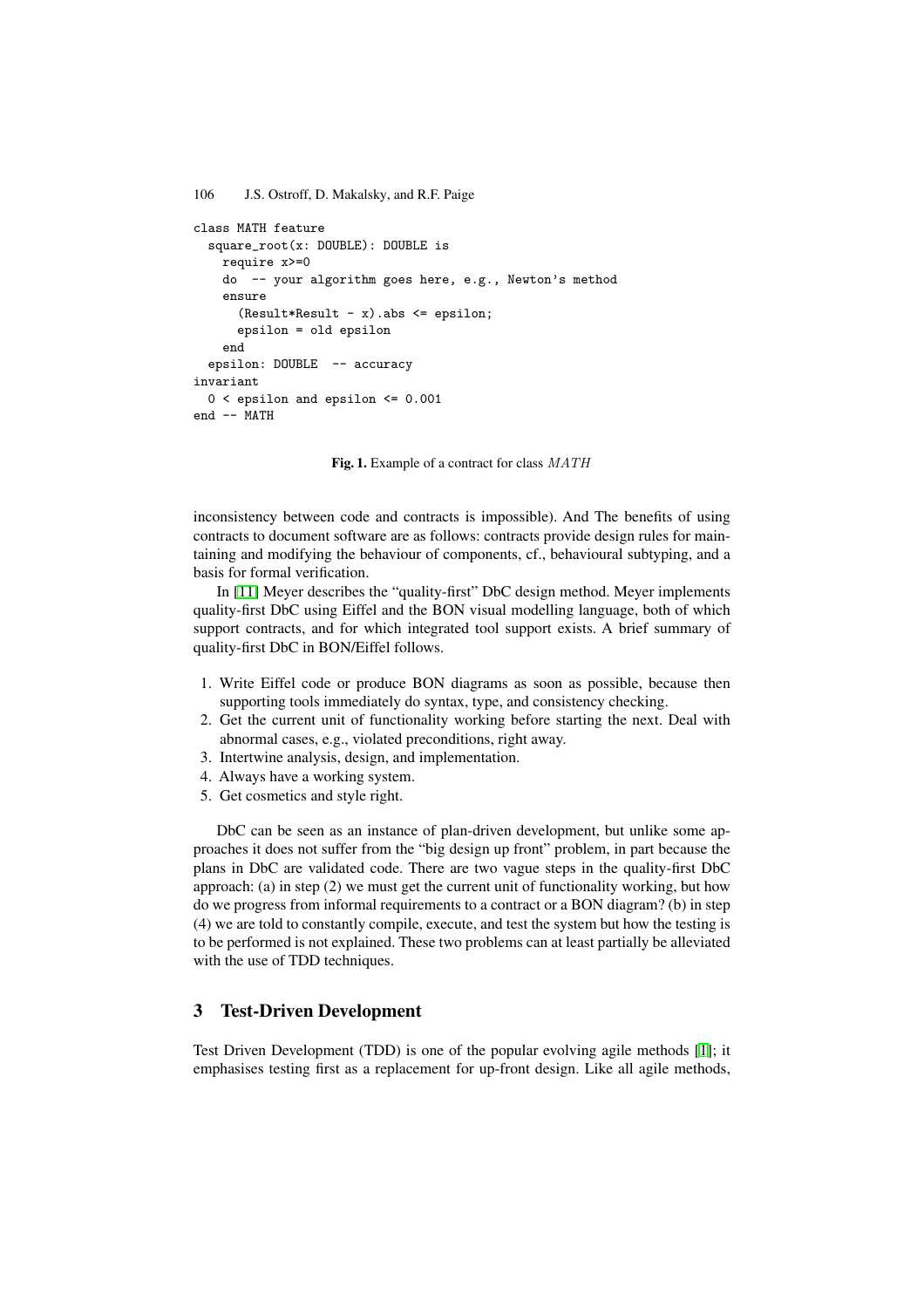TDD stresses the development of working code over documentation, models and plans. The TDD cycle proceeds as follows: (1) write the test first (without worrying if it does not compile); (2) write enough code to make the test pass; (3) *refactor* the code to eliminate redundancies and other design flaws introduced by making the test pass.

A striking aspects of this approach is the idea that the code that is implemented may not be behaviorally correct: it just has to pass the test. Correctness means passing all the tests. The test is therefore the specification. Another striking aspect is refactoring as a replacement for up-front design (sometimes pejoratively called a "big up front design") [\[5\]](#page-8-0). Testing, with tool support, occurs all the time: before and after refactoring, and whenever new functionality is implemented.

Tests are a form of specification, typically (though not exclusively) dealing with normal and expected behaviour. Tests do not provide precise documentation of class interfaces. Thus, they are useful in capturing traces of valid behaviour for scenarios of the system, but may miss the big picture, i.e., the architecture and component views. Thus tests cannot be described as complete requirements. Tests encompass both unit and regression tests, and also what we call *collaborative tests*. These latter tests are related to UML sequence and collaboration diagrams in that they show the messages (method calls) sent between a number of specific objects within a use case. A good example of a collaborative test is shown below, in Fig. 2, for a simple banking system. An account is initialised and withdrawal is made, with the expected result of the account checked for correctness.

```
test_teller_withdrawal_request: BOOLEAN is
 local a: ACCOUNT; t:TELLER_TRANSACTION
 do
    -- initial balance $900 in John's account
    create a.make("John Doe",900)
    check a.balance=900 end
    create t
    -- test scenario
    t.request(a,500)
    t.withdrawal_request
    result := a.balance=400 and t.succeeded
  end
```
**Fig. 2.** Collaborative test for banking system

The benefits of TDD are many. For one, the cost of verification is spread across the development process. The TDD process also provides low-level information about test failures, on the operation or even statement level, thus making debugging easier. Experience has shown that designs driven by tests tend to exhibit high cohesion and loose coupling, perhaps possibly due to the frequent refactoring and the requirement to keep the design as simple as possible. TDD also allows predictive specification of what code will do, independent of the existence of the code itself. Finally, the tests produced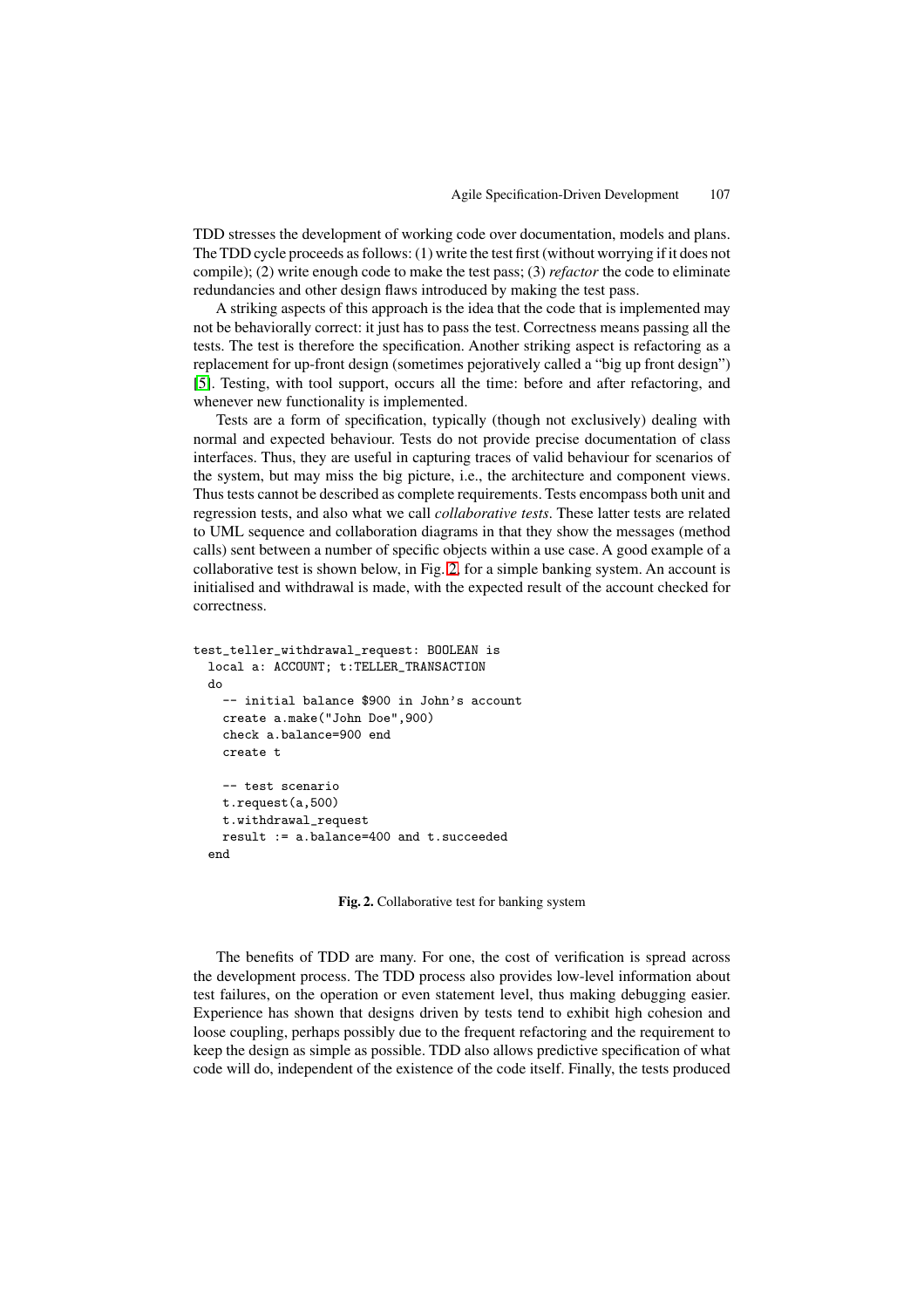using TDD provide documentation of the design and the design process. The latter, in particular, will be essential for any requisite auditing and review.

The limitations of TDD come in part from the incompleteness of tests: requirements cannot be completely captured by tests in general without enumerating all scenarios. Further, tests cannot deal with phenomena that are in the environment of the system, whereas contracts can express constraints on such constructs.

#### **3.1 Collaborative vs. Contractual Specifications**

Test-based unit and collaborative specifications are incomplete, because they consider only specific scenarios. Consider the following unit test, written in Eiffel.

```
test_integers_sorted:BOOLEAN is
    local sa1,sa2: SORTABLE_ARRAY[INTEGER]
    do
        sa1 := \langle 4, 1, 3 \rangle; sa2 := \langle 1, 3, 4 \rangle;
        sa1.sort;
        Result := equal(sa1, sa2)
    end
```
in which we create an unsorted array sa1, execute routine sort, and then assert that the array is equal to the expected sorted array sa2. The unit test does three things for us. The test is a precise specification of a unit of functionality (the sort function in the special case of array  $\langle 4, 1, 3 \rangle$ . The test also drives the design. It induces the public interface of class  $SORTABLE\_ARRAY$  with features such as sort. However,

- **–** The unit test specifies that array <<4, 1, 3>> must be sorted. But what about tests for all the other (possibly infinite) arrays of integers?
- **–** The unit test does not test arrays of REAL, or arrays of PERSON (say by age). After all, the class SORTABLE\_ARRAY[G] has a generic parameter G.
- **–** It is hard to describe preconditions with unit tests. For example, we might want the sort routine to work only in case there is at least one non-void element in the array. (We could make the sort routine have no precondition, but that would then force us to always program defensively [\[10,](#page-8-0) p344].)

By contrast, the contractual specification in Fig. [3](#page-5-0) is a precise and detailed specification of the sorted array. The quantifiers can be expressed using Eiffel's agent notation.

The generic parameter G of class SORTABLE ARRAY is constrained to inherit from COMPARABLE. This allows us to compare any two elements in the array, e.g., the expresion  $item(i) \leq item(i+1)$  is legal whether the array holds instances of integers or poeple, provided the instances are from classes that inherit from COMPARABLE.

Routine sort is specified via preconditions and postconditions. The preconditions state that there must be at least one non-void element to sort. The unit test did not specify this, nor is it generally easy for unit tests to specify preconditions. The postcondition states that the array must be sorted and is unchanged. This postcondition specifies this property for all possible arrays, holding elements of any type. Again, only an infinite number of unit tests could capture this property.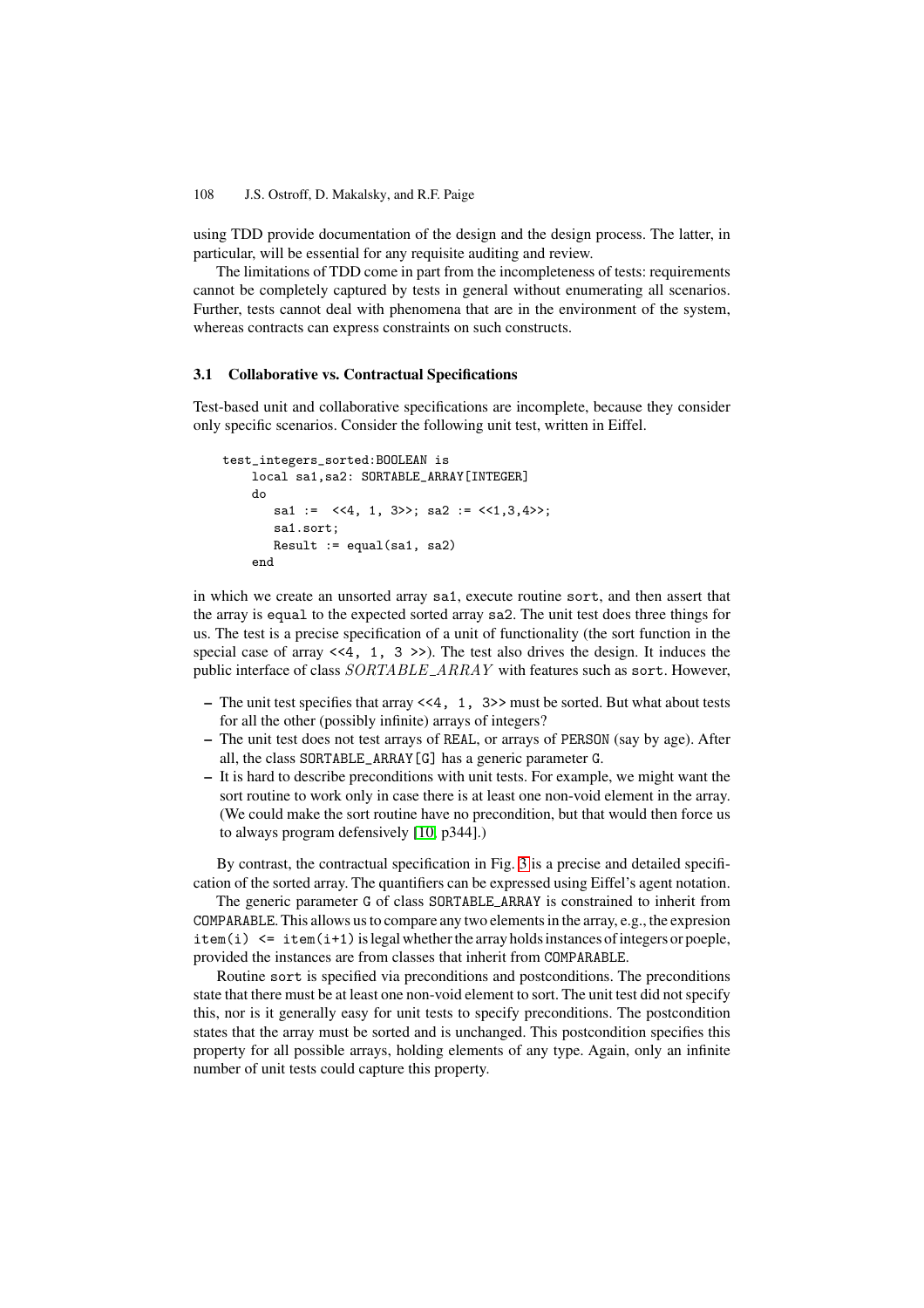```
class
            SORTABLE\_ARRAY/G -> COMPARABLE inherit ARRAY/Gfeature
               sort is
           require
                 count\_positive: count > 0elements_not_void: \forall i \mid lower \leq i \leq upper \bullet item(i) \neq voiddo
           ensure
                 sorted \forall i \mid lower \leq i \leq upper \bullet item(i) \leq item(i+1)count\_unchanged: count = old count
           end
end
```
**Fig. 3.** Class SORTABLE ARRAY

Since contracts and tests are both specifications (the contract being more general), they can both serve to drive development of the code.

Unit tests can be used to automatically check that the code satisfies its specification – just run the tests. Can code be checked against the contracts? One approach would be program verification which provides strong assurance but requires qualitatively more time and effort than testing. The simpler approach is to turn assertion checking on in the programming language. But, unit tests will now be required to execute the code so that contracts can be checked. However, there is a *test amplification* effect, which we discuss in the next section.

While contractual specifications are detailed and complete, they have disadvantages. Consider a class  $STACK[G]$  with routines given by  $push(x : G)$  and pop. While contracts can fully specify the effects of push and pop individually, they cannot directly describe the last-in-first-out (LIFO) property of stacks which asserts that

$$
\forall s: STACK, x: G \bullet pop(push(x, s)) = s
$$

By contrast, the LIFO behaviour can easily be captured using test-based collaborative specifications.

#### **4 Specification-Driven Development**

Clearly there are benefits to plan-driven development based on DbC, and test-driven development. Choosing between the value offered by the approaches will equally clearly depend on the project at hand. There are surprising commonalities between TDD and DbC, particularly: both contracts and tests are specifications; both TDD and DbC seek to transform requirements to compilable constructs as soon as possible; both TDD and DbC are lightweight verification methods; both methods are incremental; and both emphasise quality first in terms of units of functionality. We claim that it is not necessary to choose between the two approaches *a priori*, and that there are substantial benefits to using TDD and DbC together in a project.

Specification-Driven Development (SDD) provides the ability to use TDD and DbC techniques in the same development. It assumes (a) the availability of a contract-aware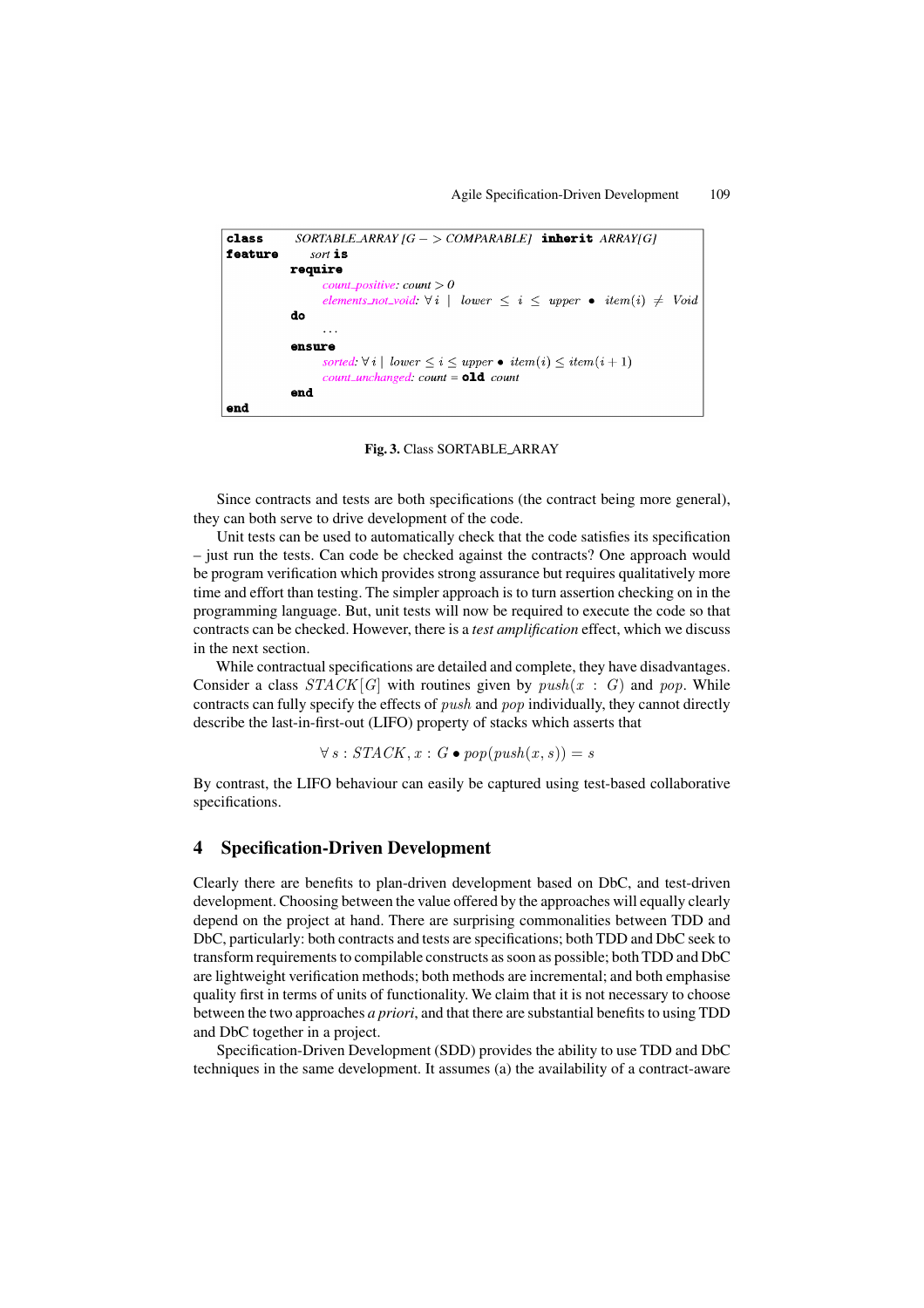programming language (e.g., Eiffel, or Java with a suitable pre-processor), and (b) a suitable testing framework (e.g., JUnit or ETester). The statechart of Fig. 4 describes the approach. It does not dictate where to start – it is the developer's choice whether to start with TDD or DbC based on project context. However, the emphasis is always on transforming customer requirements into compilable and executable code.



**Fig. 4.** SDD: Specification-Driven Development

SDD provides more than TDD or DbC individually, as it eliminates some of the limitations with each approach. But SDD is more than the sum of TDD and DbC, as there are synergies between the approaches. In particular, contracts act as*test amplifiers*. When writing a contract, it is easy to make mistakes, or write a contract that is simply too weak and which underconstrains the system. Some of these flaws will be caught by executing the system; but this is not sufficient in general. Writing tests to exercise the contracts (i.e., which validate and invalidate each pre- and postcondition) can help validate the tests, and can also help drive the production of tests.

#### **4.1 Some Observations**

SDD can start with writing tests (as illustrated by the left-most state in the statechart), or with writing contracts. However, there are two reasons to prefer writing unit tests before contracts:

**Closure:** A unit test provides a precise description of a unit of functionality and hence also a clear stopping point – you write just enough clean code to get the test to pass. Contracts do not provide clear stopping points for units of functionality in quite the same way, thus allowing for the possibility of unnecessary design.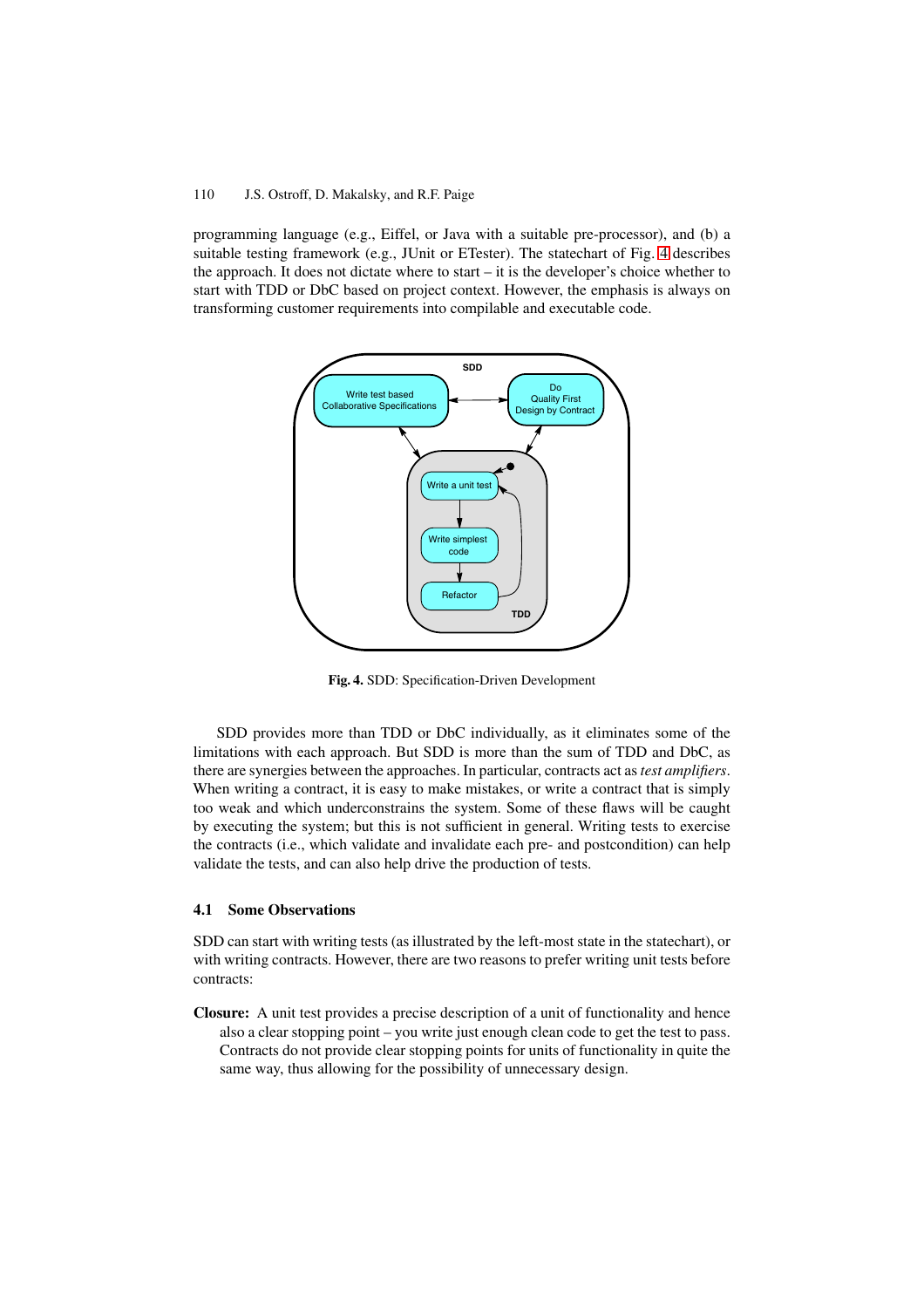<span id="page-7-0"></span>**Collaborative specification friendly:** tests can formalize instances of collaborative specifications more easily than contracts, as illustrated by the last-in-first-out property of stacks.

Contracts, of course, can provide precise documentation of the complete behaviour of code in a way that tests cannot (as illustrated in Fig. [3\)](#page-5-0). Contracts also provide preconditions; tests cannot document or check for preconditions. Finally, contracts can supply a qualitative level of assurance for code beyond that of testing in the case of program verification, and can act as an automatic test amplifier in the case that assertion checking is turned on.

In summary:

- 1. Contracts are good for fleshing out the design while making underlying assumptions explicit.
- 2. Contracts spell out the logical assumptions underlying a design more completely and concisely than unit tests.
- 3. Tests are good for writing collaborative specifications; as such, they are likely to be more appropriate early in the development process when scenarios are being refined to executable constructs. Contracts are good for constraining the design to meet the requirements.

| <b>TDD</b> lacks:                                                                                        | <b>Quality First DbC has:</b>                        |
|----------------------------------------------------------------------------------------------------------|------------------------------------------------------|
| Good Design Documentation                                                                                | Self-Documenting Design (automated using)            |
|                                                                                                          | seamless and reversible BON)                         |
| Detailed interface specifications of normal and ab- $\sqrt{\ }$ Contracts and contractual specifications |                                                      |
| normal behaviours                                                                                        |                                                      |
| TDD has:                                                                                                 | <b>Ouality First DbC lacks:</b>                      |
| $\checkmark$ Collaborative specifications                                                                | Units of functionality for Quality First             |
| $\sqrt{\phantom{a}}$ Automated Tests (JUnit/ETester)                                                     | Systematic regression tools for exercising contracts |
| Synergies:                                                                                               |                                                      |

**Table 1.** SDD synergies  $- SDD > max(TDD, DbC)$ 

 $\checkmark$  Contracts are test amplifiers

 $\checkmark$  Contractual and collaborative specifications provide lightweight verification of the design

# **5 Conclusions**

We have investigated the compatibility and complementarity of TDD and DbC, in producing a new agile approach called Specification-Driven Development. Our conclusion is that TDD and DbC are complementary technologies and can be used synergistically, but also to supplement limitations: contracts make design decisions explicit that may only be implicit in tests; and tests can better capture requirements (such as the LIFO property on stacks) than contracts.

We are providing tool support for the Eiffel language that allows TDD and DbC to be used together. This support comes via the ETester framework, documented elsewhere